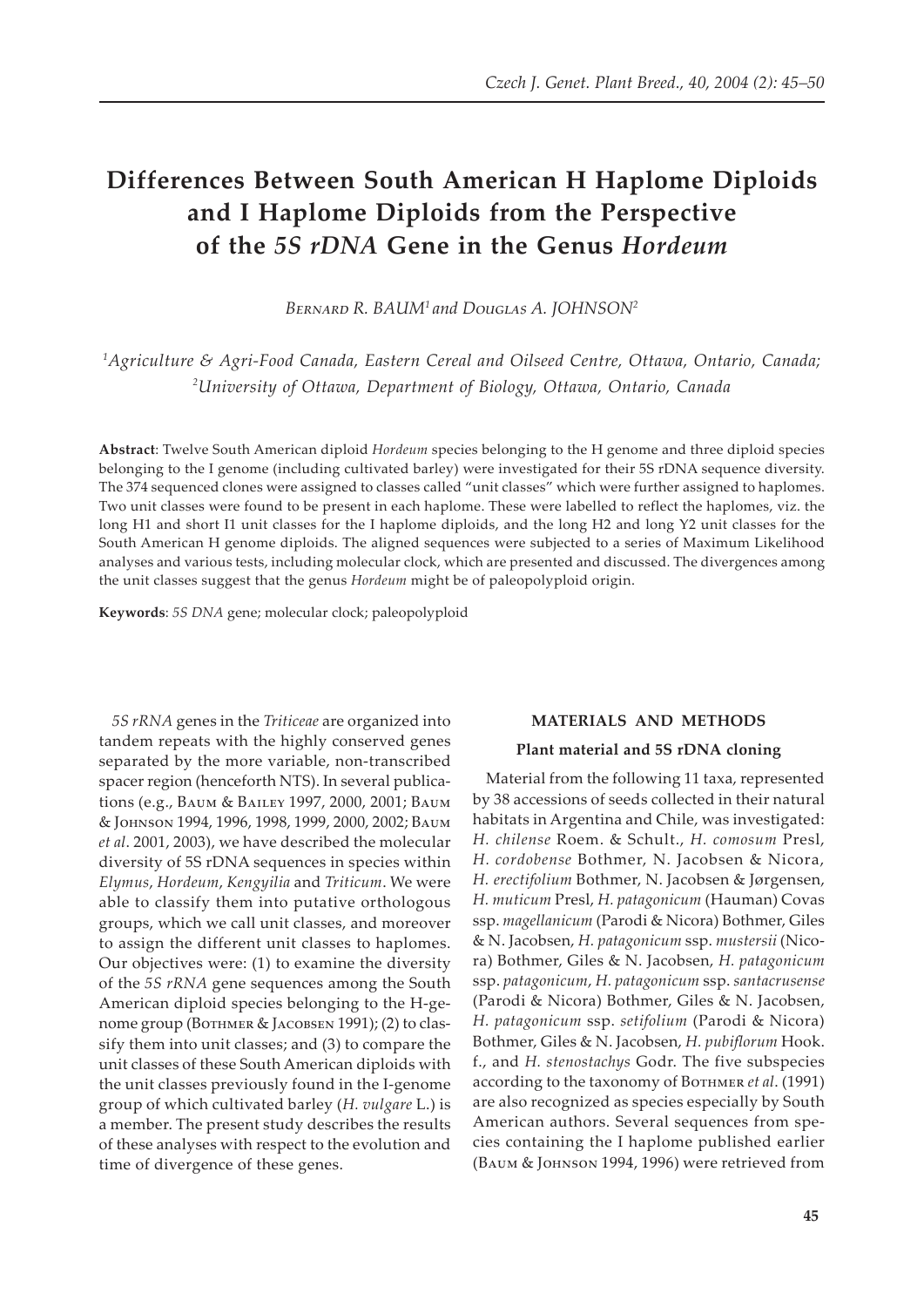GenBank® and used for comparisons. The isolation of genomic DNA, PCR amplification of the *5S rRNA* genes, cloning of PCR products and sequencing of plasmid DNA have been described, e.g. BAUM and Johnson (1994, 1996, 1998, 1999, 2000, 2002). The PCR primers were used to target the coding regions in tandem repeats and amplify a sequence starting from 5' from the BamH1 site within the transcribed region, through the NTS, to a site 3' of the BamH1 site within the adjacent unit in the array. Amplimers were either digested with BamH1, cloned into the BamH1 site of pUC19 (YANISCH-PERRON et al. 1985), and transformed into *Escherichia coli* strain DH5α or latterly ligated direct into pGEM-T (Promega Biotech) and transformed into DH5α. A total of 374 clones were isolated and for each clone, both strands were sequenced.

#### **Sequence analysis**

Sequences were routinely checked to ensure removal of vector sequences using the VecScreen program at NCBI (National Center for Biotechnology Information, USA). For each sequence a search for direct and inverted repeats was carried out using DNAMAN (Lynnon Biosoft®). The sequences were then submitted to NCBI and an accession number for each was obtained.

The 374 sequences were subsequently aligned using CLUSTALW (T������� *et al*. 1994). The alignment was further improved by visual examination and editing using GeneDoc© Version 2.6.002 (NICHOLAS & NICHOLAS 1997). GeneDoc© was used to assign similar sequences to sequence groups, i.e. unit classes, based on the refined alignments for each putative orthologous group. At this stage, the alignment would reveal any sequences that would appear to have been assigned to the wrong unit class. Several sequences representative of each unit class were then subjected to similarity searches of the GenBank® and EMBL (European Molecular Biology Laboratory) databases using the NCBI Web-based BLAST service (ALTSCHUL et *al*. 1990) to identify the unit class with an already established, i.e. published unit class. The sequence identified as being the most similar, i.e. having the highest scoring segment pairs and the lowest P(N) value (as defined in ALTSCHUL et al. 1990), was subsequently aligned *in toto* with the representative unit class, and also with other sequences of interest among previously defined unit class sequences mentioned above. All the 374 sequences were then

re-assembled for a final step of alignment and manual refinement. This process and the method of unit class determination and recognition were discussed in more detail in B��� *et al*. (2001).

The data were subjected to the program WinModeltest<sup>®</sup> 4.b (Posada & Crandall 1998) to test the fit of various maximum likelihood (ML) models and to choose the model that best fits the data using the hierarchical likelihood ratio test. To conduct the following ML analyses, a reduced set of sequences, representative of each unit class within each taxon, was used after first subjecting them to WinModeltest in order to verify that the model with the best fit for the reduced data set was identical to the model derived for the total data set. Phylogenetic analyses were then conducted with the following ML methods and bootstrapping with neighbour-joining (NJ) search: ML clock not enforced, ML clock enforced, using both PAUP\*© (SWOFFORD 1998) and PHYLIP<sup>©</sup> (FELSENSTEIN 1993), tree calibration by nonparametric rate smoothing (NPRS) and NJ using TREEFINDER<sup>©</sup> (JOBB 2003). The time calibration in NPRS was based on the estimated time of divergence between barley and wheat of 13 million years (MY) (GAUT 2002). All the trees were imported to PAUP\* and subjected to the KH (КISHINO & HASEGAWA 1989) and the SH (SHIMODAIRA & HASEGAWA 1999) tests for the best tree. The latter was then subjected to tree analysis under the maximum parsimony and minimum evolution criteria using PAUP\*.

## **RESULTS AND DISCUSSION**

All of the South American diploid taxa in this study were found to possess the same two 5S rDNA unit classes, i.e. we found 159 sequences that were assigned to the long H2 and 215 sequences to the long Y2. This is consistent with our previous findings in *H. cordobense* (ВАUМ & JOHNSON 2002) and H. muticum (BAUM & JOHNSON 2003).

An analysis of these sequences was carried out with the addition of exemplars of two unit classes from I genome species, i.e. long H1 and short I1. Modeltest selected the following settings as best, namely the HKY+G model with transition/transversion ratio = 1.0799, the assumed nucleotide frequencies of A =  $0.269$ , C =  $0.1743$ , G =  $0.2492$ and  $T = 0.3075$ , the shape parameter = 2.9192 and the rates = gamma.

These analyses yielded eight trees – one ML tree, one molecular clock tree (PAUP and PHYLIP), one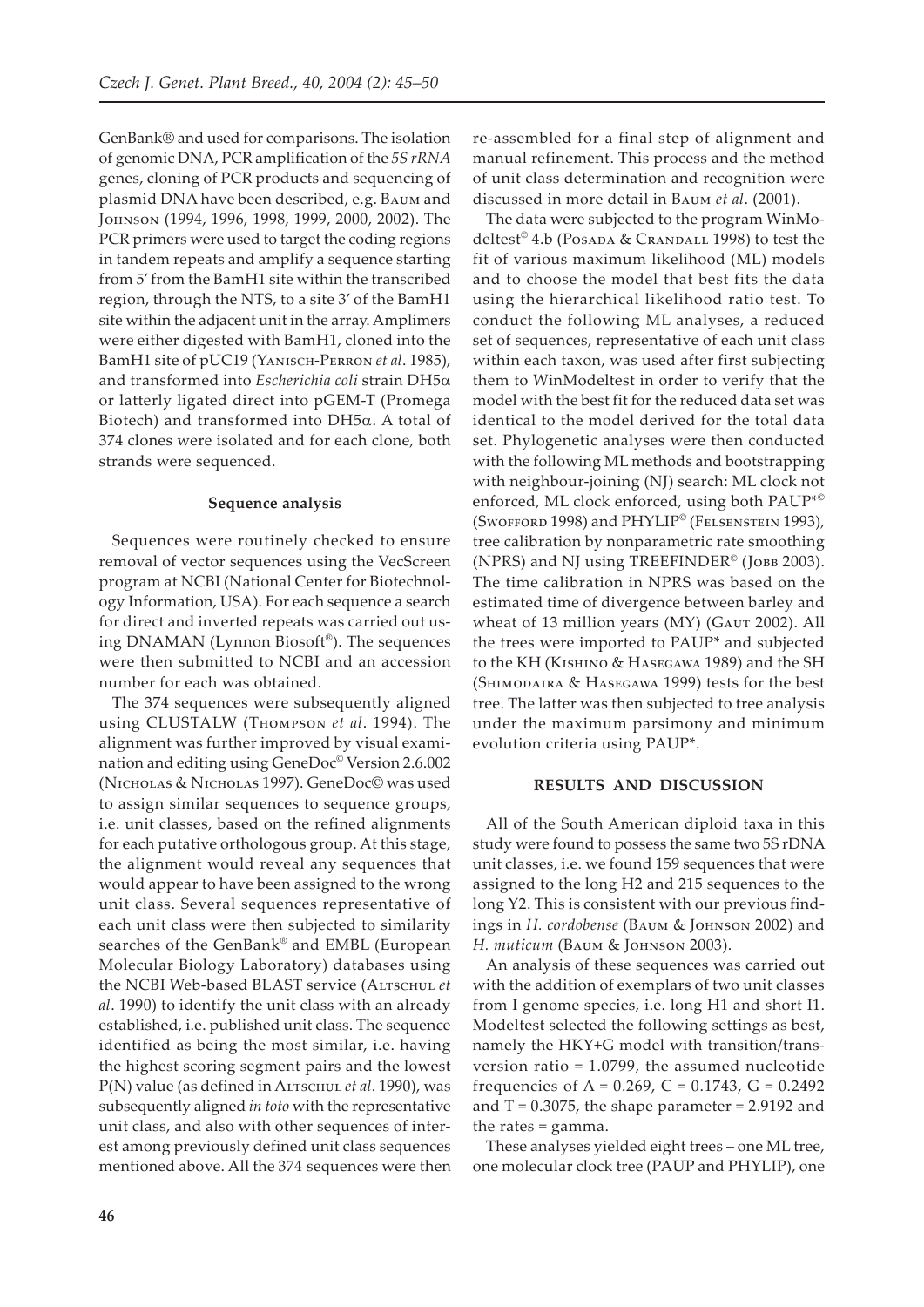NPRS tree and four NJ trees (TREEFINDER), and one NJ tree from PAUP.

The KH and SH tests selected the molecular clock tree as best. However, all the eight trees have identical topologies in the sense that the major branches are identical and the four unit classes (Figure 1) are clearly identified and similar. The differences relate to branch size and specific details that depend upon the optimality criteria used in the tree analyses. Some specifics apply to a particular optimality criterion, e.g. with the parsimony criterion branch lengths are expressed in the number of nucleotide step changes that clearly do not apply to the other criteria. The phylogram



Figure 1. Phylogram of 5S rDNA sequences representative of the four unit classes, based on minimum evolution tree. The phylogram combines information of the best maximum likelihood tree, the molecular clock, parsimony and NPRS trees. MY: million years since divergence; above major branches: bootstrap support (%); below major branches: branch lengths (distance from root, distance from tip) and further below: assigned branch length under the parsimony criterion (Min. possible length – Max. possible length); scale bar: distance from minimum evolution distances; on the right the four unit classes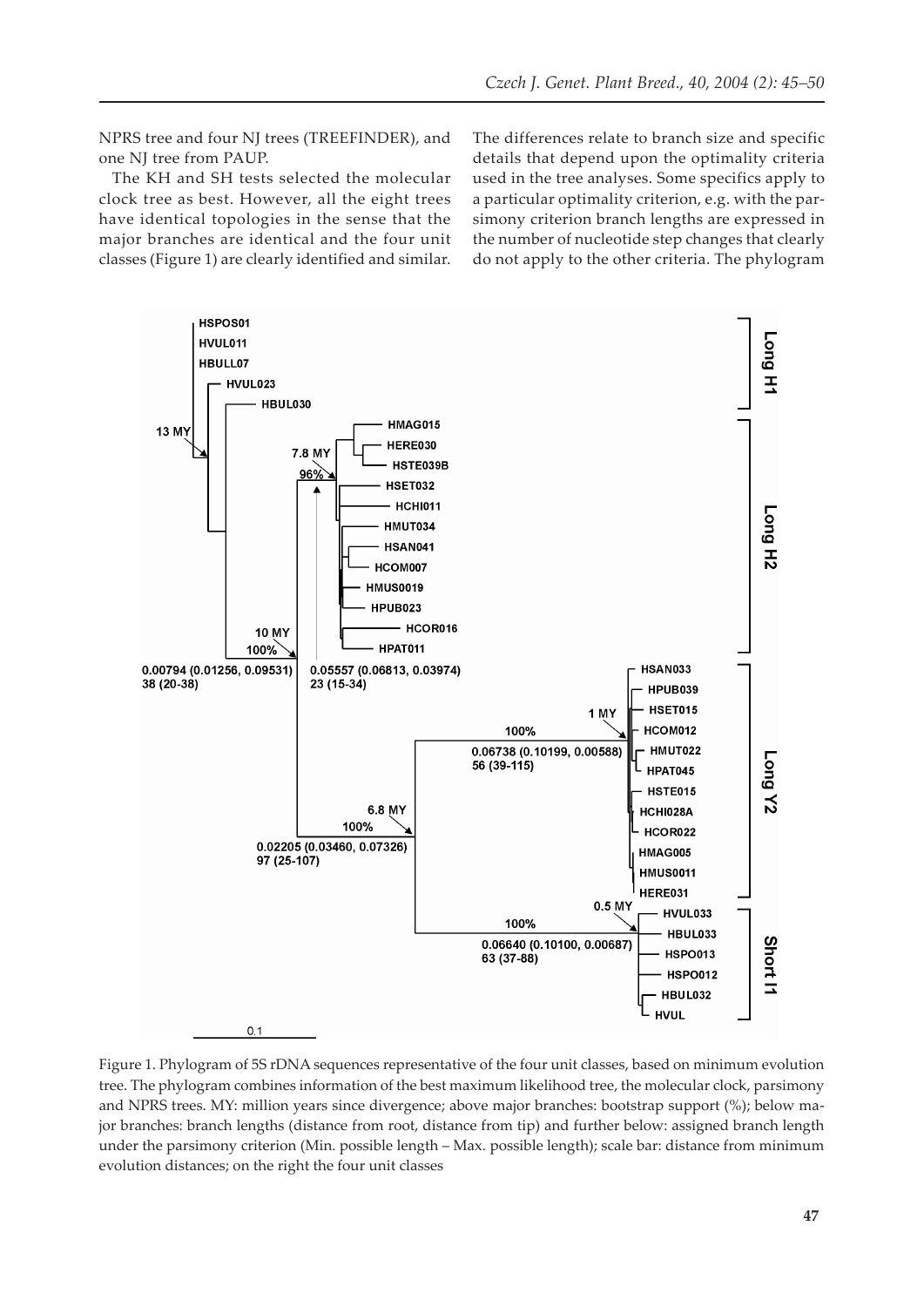(Figure 1) combines the results obtained from all the three criteria (parsimony, likelihood and distance) superimposed on the (distance) minimum evolution tree.

The estimated time of divergence of 13 MY between *Hordeum* and *Triticum* (GAUT 2002), likely based on comparisons of cultivated species (*H. vulgare* and *Triticum aestivum* L.), is close to the previous estimate of W���� *et al*. (1989) based on chloroplast DNA variation. But the genus *Hordeum*, with 31 species B������ *et al*. (1991), or more depending on the taxonomy, is probably much older judged from its distribution with a centre of diversity in South America, one species in South Africa, a centre in the Near East and a diffuse distribution across Eurasia. Although phylogenetic estimates of organisms form the basis for genomic and evolutionary studies, in this paper we have examined genome evolution through the 5S rDNA. Clearly different unit classes might have arisen at different times (Figure 1). What is puzzling is that the long H1 and short I1 unit class, both present in the I-genome species and characteristic to them, are the most divergent ones. Furthermore, the South American diploid species belonging to the H-genome species group (Вотнмек *et al.* 1991) contain both the long H2 and long Y2 unit classes which are nearly as divergent as the former two unit classes. Does this indicate that *Hordeum* as we know it today is a diploidized paleopolyploid? (Paleopolyploids have a disomic inheritance and their progenitors cannot be detected by cytology or DNA markers.) Sequence analysis of full genomes in the classical diploids *Arabidopsis thaliana* and *Oryza sativa* has revealed that they are apparently paleopolyploids. Alternatively, could two different unit classes have evolved so rapidly in each group during roughly six MY? Both case scenarios point to an earlier origin of the genus *Hordeum*. In this study the 5S rDNA has shown itself to be a valuable tool for the detection of paleopolyploidy status, at least in the *Triticeae*. The non-transcribed spacer varies considerably more than the coding region of the 5S DNA which is consistent with the greater than 10-fold synonymous substitution rate variation among homeologous loci in *Arabidopsis* (ZHANG *et al*. 2002). In addition it appears that paralogs do not evolve at different rates and that the unit classes appear to have evolved by the molecular clock fashion. Based upon these conclusions, it can be postulated that the 5S rDNA units featuring two different unit classes were present in two unidentified diploid progenitors. In the past, they contributed to the formation of a paleopolyploid through horizontal transfer of chromosomal segments or genes (LEVY & FELDMAN 2002) giving rise to the present day diploid species.

Acknowledgements. The authors thank Drs. B. MIKI and S. J. MOLNAR for helpful comments.

## **R e f e r e n c e s**

- ALTSCHUL S.F., GISH W., MILLER W., MYERS E.W., LIPMAN D.J. (1990): Basic local alignment search tool. J. Mol. Biol., **215**: 403–410.
- BAUM B.R., BAILEY L.G. (1997): The molecular diversity of the *5S rRNA* gene in *Kengyilia alatavica* (Drobov) J. L. Yang, Yen & Baum (Poaceae: Triticeae): potential genomic assignment of different rDNA units. Genome, **40**: 215–228.
- BAUM B.R., BAILEY L.G. (2000): The 5S rDNA units in *Kengyilia* (Poaceae: Triticeae): diversity of the nontranscribed spacer and genomic relationships. Can. J. Bot., **78**: 1571–1579.
- BAUM B.R., BAILEY L.G. (2001): The 5S rRNA gene sequence variation in wheats and some polyploid wheat progenitors (Poaceae: Triticeae). Genet. Res. Crop Evol., **48**: 35–51.
- BAUM B.R., JOHNSON D.A. (1994): The molecular diversity of the 5S rRNA gene in barley (*Hordeum vulgare*). Genome, **37**: 992–998.
- BAUM B.R., JOHNSON D.A. (1996): The 5S rRNA gene units in ancestral two-row barley (*Hordeum spontaneum* C. Koch) and bulbous barley (*H. bulbosum* L.): sequence analysis and phylogenetic relationships with the 5S rDNA units in cultivated barley (*H. vulgare* L.). Genome, **39**: 140–149.
- BAUM B.R., JOHNSON D.A. (1998): The 5S rRNA gene in sea barley (*Hordeum marinum* Hudson sensu lato): sequence variation among repeat units and relationship to the X haplome in barley (*Hordeum*). Genome, **41**: 652–661.
- BAUM B.R., JOHNSON D.A. (1999): The 5S rRNA gene in wall barley (*Hordeum murinum* L. sensu lato): sequence variation among repeat units and relationship to the Y haplome in the genus *Hordeum* (*Poaceae*: *Triticeae*). Genome, **42**: 854–866.
- BAUM B.R., JOHNSON D.A. (2000): The 5S rRNA gene units in the native New World annual *Hordeum* species (Triticeae: Poaceae). Can. J. Bot., **78**: 1590–1602.
- BAUM B.R., JOHNSON D.A. (2002): A comparison of the 5S rDNA diversity in the *Hordeum brachyantherum*–*californicum* complex with those of the eastern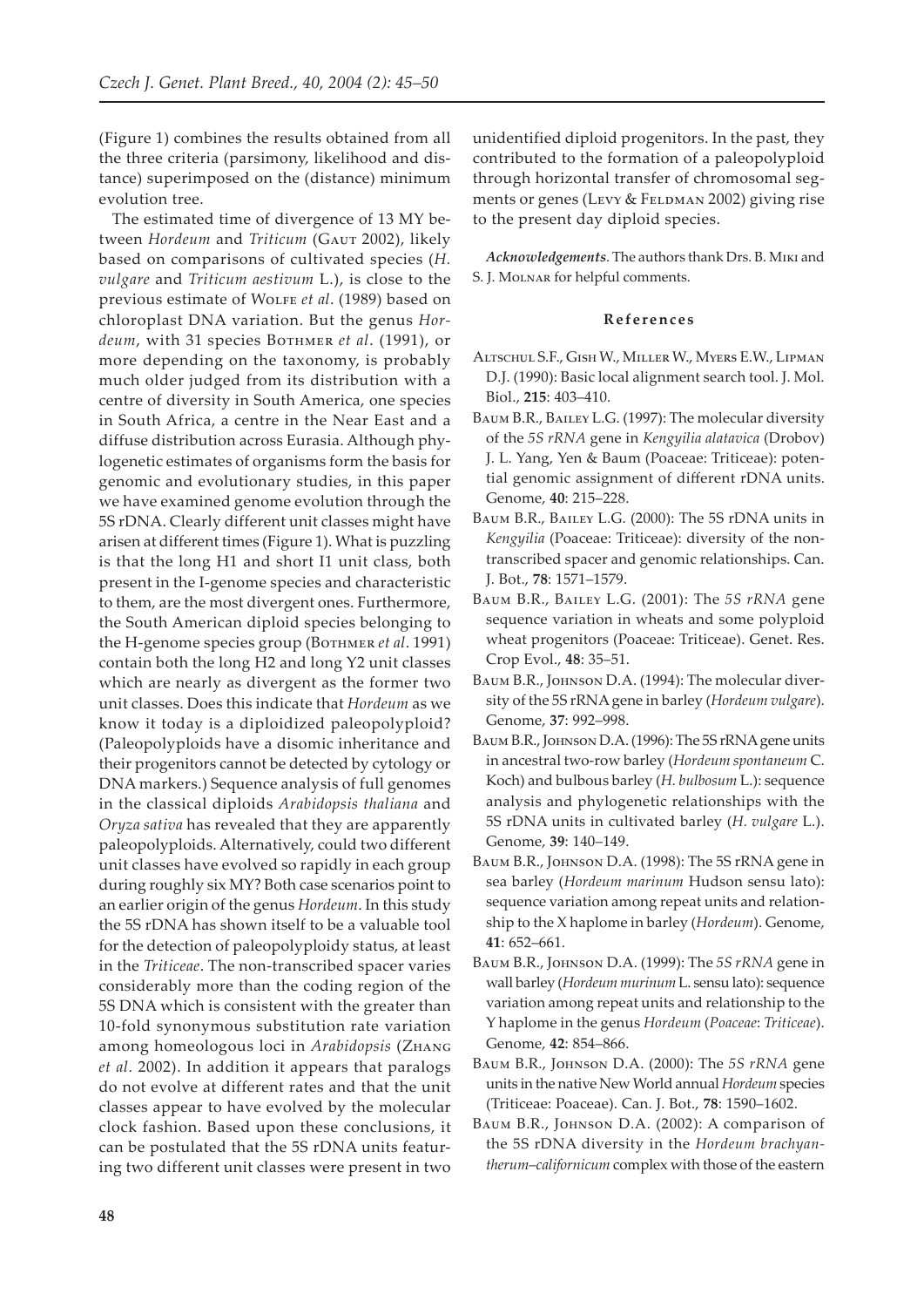Asiatic Hordeum roshevitzii and the South American Hordeum cordobense (Triticeae: Poaceae). Can. J. Bot., 80: 752-762.

- BAUM B.R., JOHNSON D.A. (2003): The South African Hordeum capense is more closely related to some American Hordeum species than to the European Hordeum secalinum: a perspective based on the 5S DNA units (Triticeae: Poaceae). Can. J. Bot., 81: 1-11.
- BAUM B.R., JOHNSON D.A., BAILEY L.G. (2001): Defining orthologous groups among multicopy genes prior to inferring phylogeny, with special emphasis on the Triticeae (Poaceae). Hereditas, 135: 123-138.

BAUM B.R., BAILEY L.G., JOHNSON D.A., AGAFONOV A.V. (2003): Molecular diversity of the 5S rDNA units in the Elymus dahuricus complex (Poaceae: Triticeae) supports the genomic constitution of St, Y, and H haplomes. Can. J. Bot., 81: 1091-1103.

- BOTHMER R. VON, JACOBSEN N. (1991): Interspecific hybrids within the genus Hordeum. In: GUPTA P.K., Tsucниха T. (eds): Chromosome Engineering in Plants: Genetics, Breeding, Evolution, Part A. Elsevier, Amsterdam, the Netherlands: 411-431.
- BOTHMER R. VON, JACOBSEN N., BADEN C., JØRGENSEN R.B., LINDE-LAURSEN I. (1991): An ecogeographical study of the genus *Hordeum*. Studies on Crop Genepools 7. International Board for Plant Genetic Resources, Rome.
- FELSENSTEIN J. (1993): PHYLIP (Phylogeny Inference Package) version 3.5c. Distributed by the author. Department of Genetics, University of Washington, Seattle.
- GAUT B.S. (2002): Evolutionary dynamics of grass genomes. New Phytol., 154: 15-28.
- Јовв G. (2003): TREEFINDER version December 2003. Munich, Germany. Distributed by the author at www. treefinder.de
- KISHINO H., HASEGAWA M. (1989): Evaluation of the maximum likelihood estimate of the evolutionary tree topologies from DNA sequence data, and the branching order in Hominoidea. J. Mol. Evol., 29:  $170 - 179.$
- LEVY A.A, FELDMAN M. (2002): The impact of polyploidy on grass genome evolution. Plant Physiol., 130: 1587-1593.
- NICHOLAS K.B., NICHOLAS H.B. Jr. (1997): GeneDoc<sup>®</sup>: a tool for editing and annotating multiple sequence alignments. Distributed by the authors.
- POSADA D., CRANDALL K.A. (1998): Modeltest: Testing the model of DNA substitution. Bioinformatics, 14: 817-818.
- SHIMODAIRA H., HASEGAWA M. (1999): Multiple comparisons of log-likelihoods with applications to phylogenetic inference. Mol. Biol. Evol., 16: 1114-1116.
- SWOFFORD D.L. (1998): PAUP\*. Phylogenetic Analysis Using Parsimony (\*and Other Methods). Version 4. Sinauer Associates, Sunderland. Massachusetts.
- THOMPSON J.D., HIGGINS D.G., GIBSON T.J. (1994): CLUSTALW: improving the sensitivity of progressive multiple sequence alignment through sequence weighting, position-specific gap penalties and weight matrix choice. Nucleic Acids Res., 22: 4673-4680.
- YANISCH-PERRON C., VIEIRA J., MESSING J. (1985): Improved M13 phage cloning vectors and host strains: nucleotide sequence of M13mp18 and pUC19 vectors. Gene, 33: 103-119.
- WOLFE K.H., GOUY M., YANG Y.W., SHARP P.M., LI W.H. (1989): Date of the monocot-dicot divergence estimated from chloroplast DNA sequence data. Proc. Natl. Acad. Sci. U.S.A. 86: 6201-6205.
- ZHANG L., VISION T.J., GAUT V.S. (2002): Patterns of nucleotide substitution among simultaneously duplicated gene pairs in Arabidopsis thaliana. Mol. Biol. Evol., 19: 1464-1473.

Received for publication March 2, 2004 Accepted March 18, 2004

## Souhrn

BAUM B. R., JOHNSON D. A. (2004): Rozdíly mezi jihoamerickými diploidy haplomů H a diploidy haplomů I z perspektivy genu 5S rDNA u rodu Hordeum. Czech J. Genet. Plant Breed., 40: 45-50.

Zkoumali jsme variabilitu sekvencí genu 5S rDNA z dvanácti jihoamerických diploidních druhů rodu Hordeum, které patří ke genomu H, a ze tří diploidních druhů, které náležejí ke genomu I (včetně kulturního ječmene). 374 sekvencovaných klonů jsme zařadili do tříd nazvaných "jednotkové třídy", které byly dále přiřazeny k jednotlivým haplomům. Zjistili jsme, že každý haplom obsahuje dvě jednotkové třídy. Ty byly označeny tak, aby charakterizovaly jednotlivé haplomy, tedy jednotkové třídy dlouhého H1 a krátkého I1 pro diploidy haplomu I,